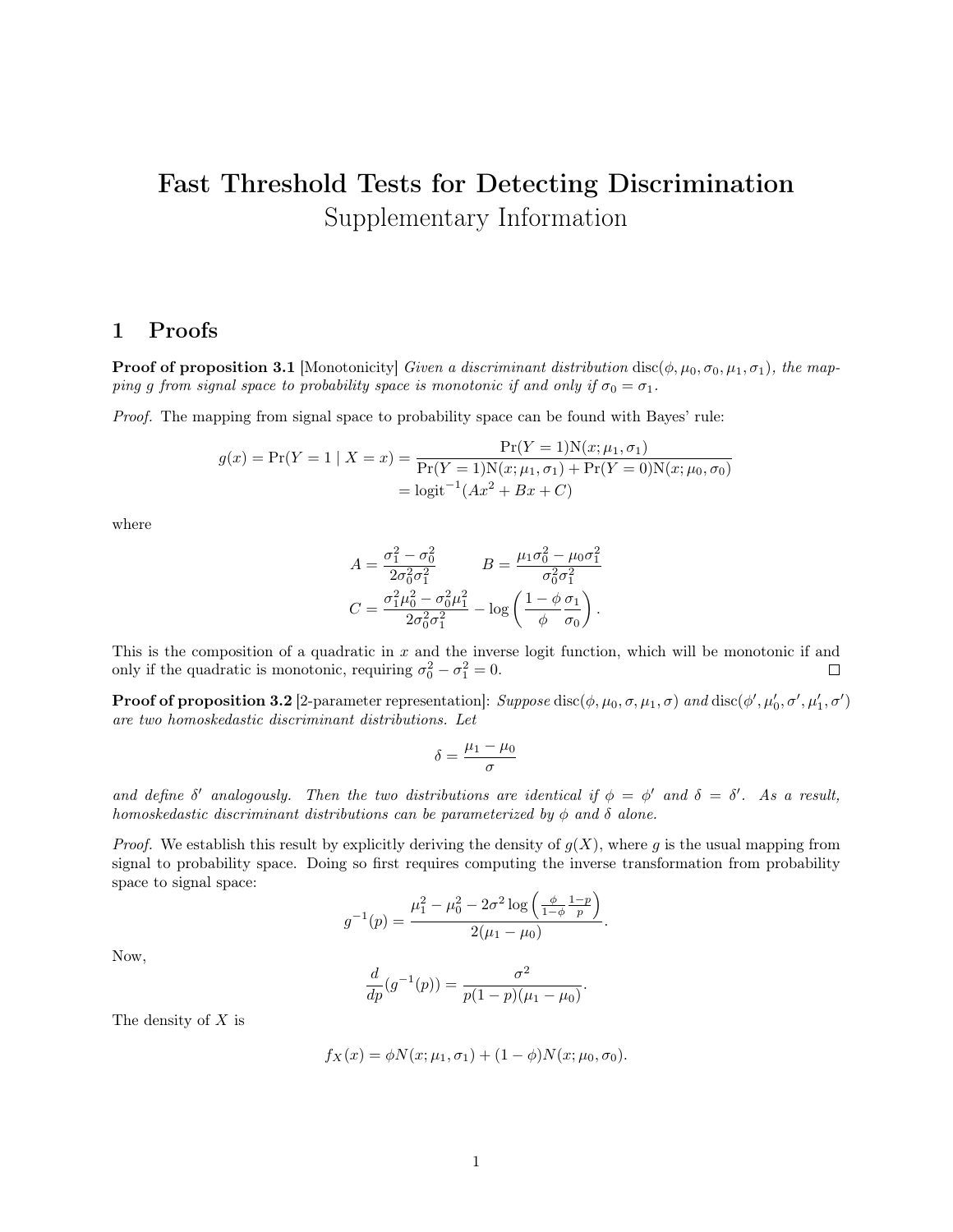We can accordingly compute the density of  $g(X)$  by the change of variables formula:

$$
f_P(p) = f_X(g^{-1}(p)) \left| \frac{d}{dp} (g^{-1}(p)) \right|
$$
  
=  $\frac{\sigma}{\sqrt{2\pi}p(1-p)(\mu_1 - \mu_0)} \left[ \phi \exp \left( -\frac{\left( \alpha + \frac{(\mu_1 - \mu_0)^2}{\sigma^2} \right)^2}{8 \frac{(\mu_1 - \mu_0)^2}{\sigma^2}} \right) + (1 - \phi) \exp \left( -\frac{\left( \alpha - \frac{(\mu_1 - \mu_0)^2}{\sigma^2} \right)^2}{8 \frac{(\mu_1 - \mu_0)^2}{\sigma^2}} \right) \right],$ 

where

$$
\alpha = 2 \log \left( \frac{\phi}{1 - \phi} \frac{1 - p}{p} \right).
$$

Without loss of generality we can set  $\delta = (\mu_1 - \mu_0)/\sigma$ , resulting in a 2-parameter family of densities:

$$
f_P(p) = \frac{1}{\sqrt{2\pi}p(1-p)\delta} \left[ \phi \exp\left(-\frac{\left(\alpha + \delta^2\right)^2}{8\delta^2}\right) + (1-\phi)\exp\left(-\frac{\left(\alpha - \delta^2\right)^2}{8\delta^2}\right) \right].
$$
 (1)

Proof that discriminant distributions are a subset of logit-normal mixtures: Discriminant distributions approximate logit-normal distributions particularly well because they in fact form a subset of logit-normal mixture distributions. To see this, consider the following rearrangement of the first component in the mixture in Eq. [\(1\)](#page-0-0) (ie, the component with weight  $\phi$ ):

$$
\frac{\exp\left(-\frac{\left(2\log\left(\frac{\phi}{1-\phi}\frac{1-p}{p}\right)+\delta^2\right)^2}{8\delta^2}\right)}{\sqrt{2\pi}p(1-p)\delta}=\frac{\exp\left(-\frac{\left(\log\left(\phi\right)-\left(\log\left(\phi\right)+\frac{\delta^2}{2}\right)\right)^2}{2\delta^2}\right)}{\sqrt{2\pi}p(1-p)\delta}.
$$

This is the density of a logit-normal with parameters  $\mu = \text{logit}(\phi) + \frac{\delta^2}{2}$  $\frac{\partial^2}{\partial z}$  and  $\sigma = \delta$ . Thus, we can express the discriminant distribution as a specific 2-parameter mixture of logit-normals (where  $f_l(x; \mu, \sigma)$  is the density function of the logit-normal):

$$
f_P(p) = \phi f_l \left( p; \text{logit}(\phi) + \frac{\delta^2}{2}, \delta \right) + (1 - \phi) f_l \left( p; \text{logit}(\phi) - \frac{\delta^2}{2}, \delta \right).
$$

In this form, we can see that for small  $\delta$  or  $\phi$  close to 0 or 1, the distribution is almost equivalent to a (single) logit-normal.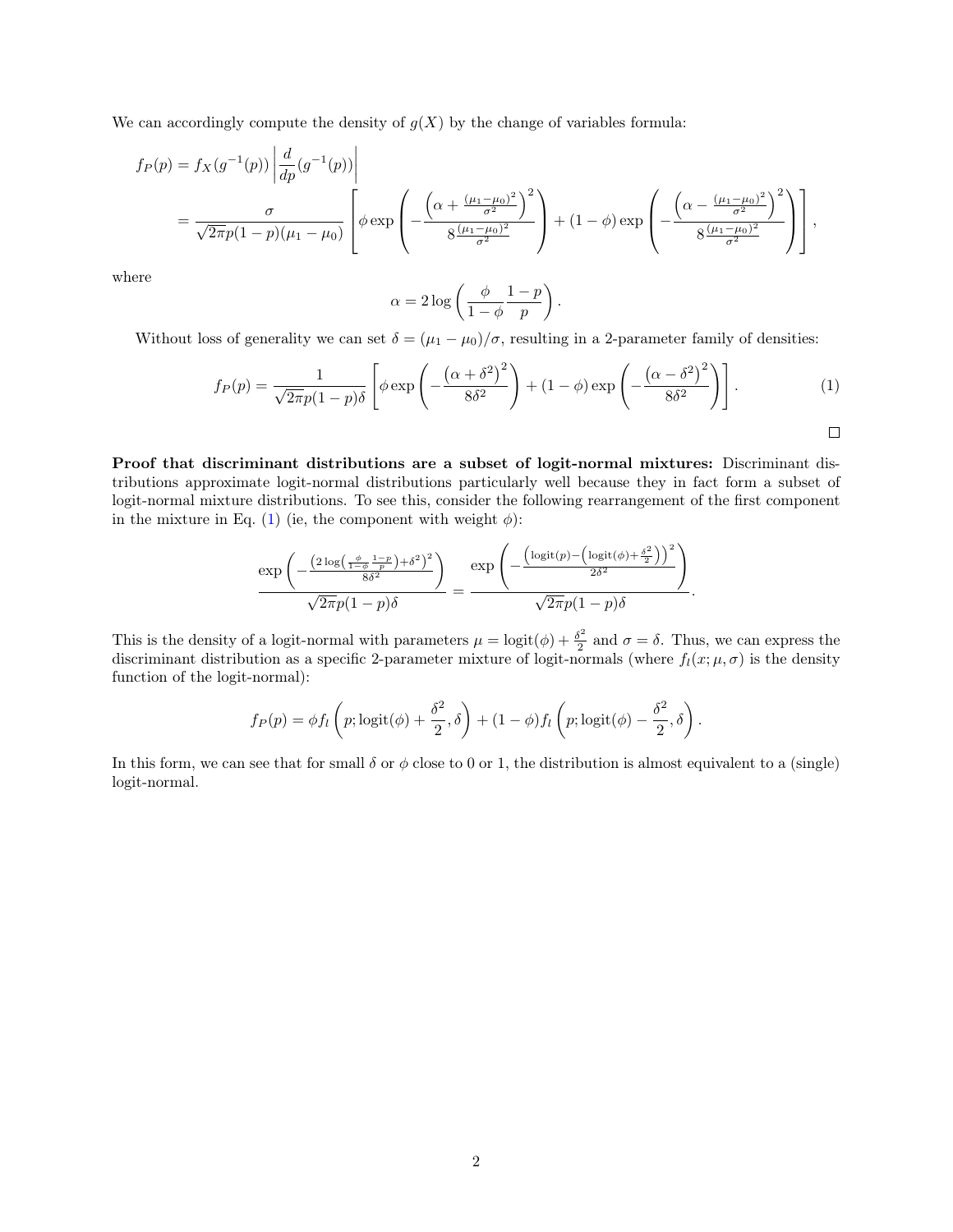## 2 Supplementary figures



Figure 1: Posterior predictive checks for frisk rate and hit rate in stop-and-frisk data. Each point represents one precinct-race pair. Points are sized by the number of stops for that precinct and race.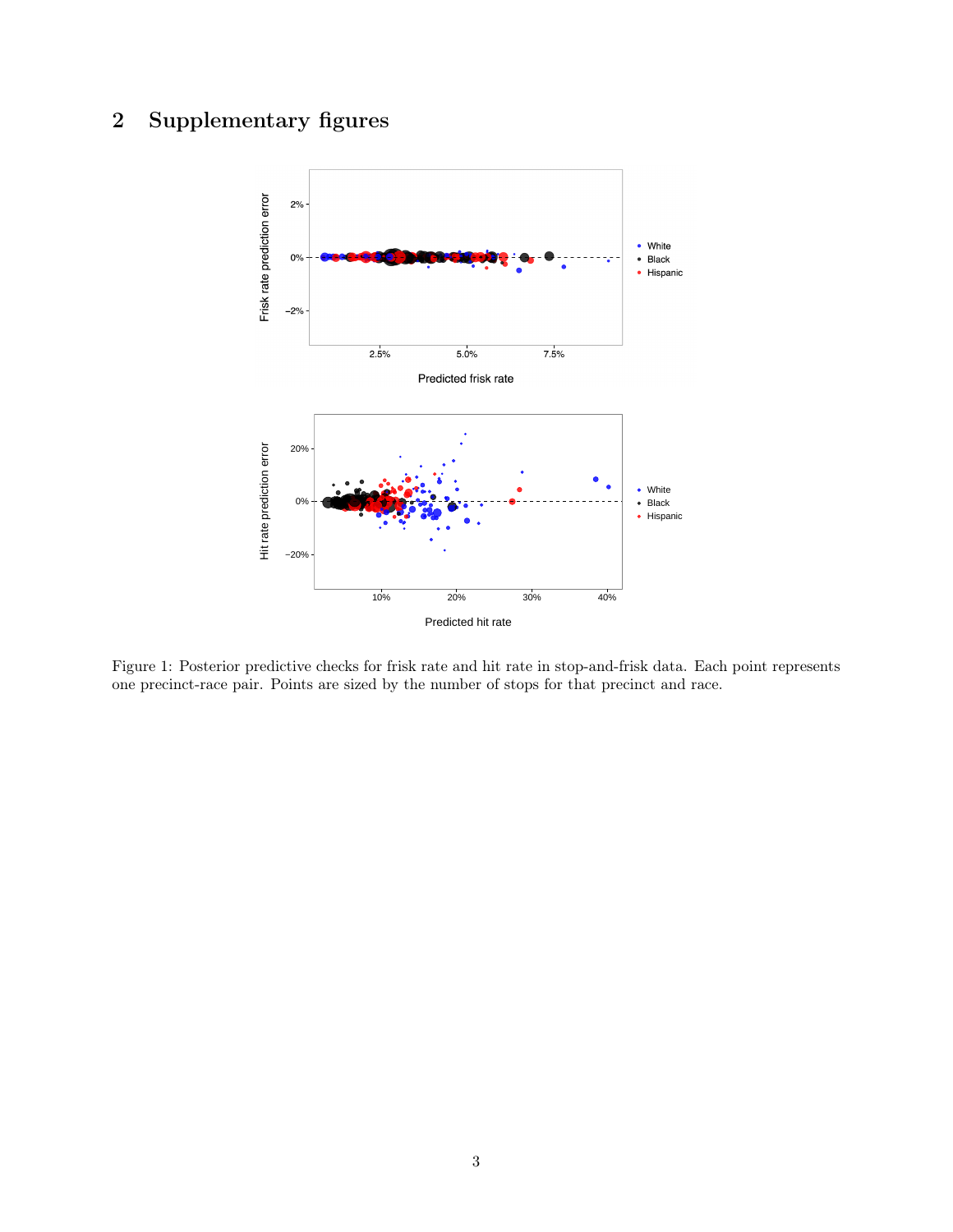

Figure 2: Inferred frisk thresholds when the model is fit to simulated data, where the threshold applied to each stop is perturbed by logit-normal noise. The dashed lines indicate the unperturbed thresholds. Racial disparities in thresholds persist even as large amounts of noise are introduced.



Figure 3: Frisk thresholds inferred on disaggregated subsets of the primary dataset. While thresholds vary across subsets, thresholds for whites are consistently higher than thresholds for blacks and Hispanics.



Figure 4: Placebo test: frisk thresholds inferred using month or weekday rather than race show only slight variation, as expected. Vertical lines denote 95% credible intervals.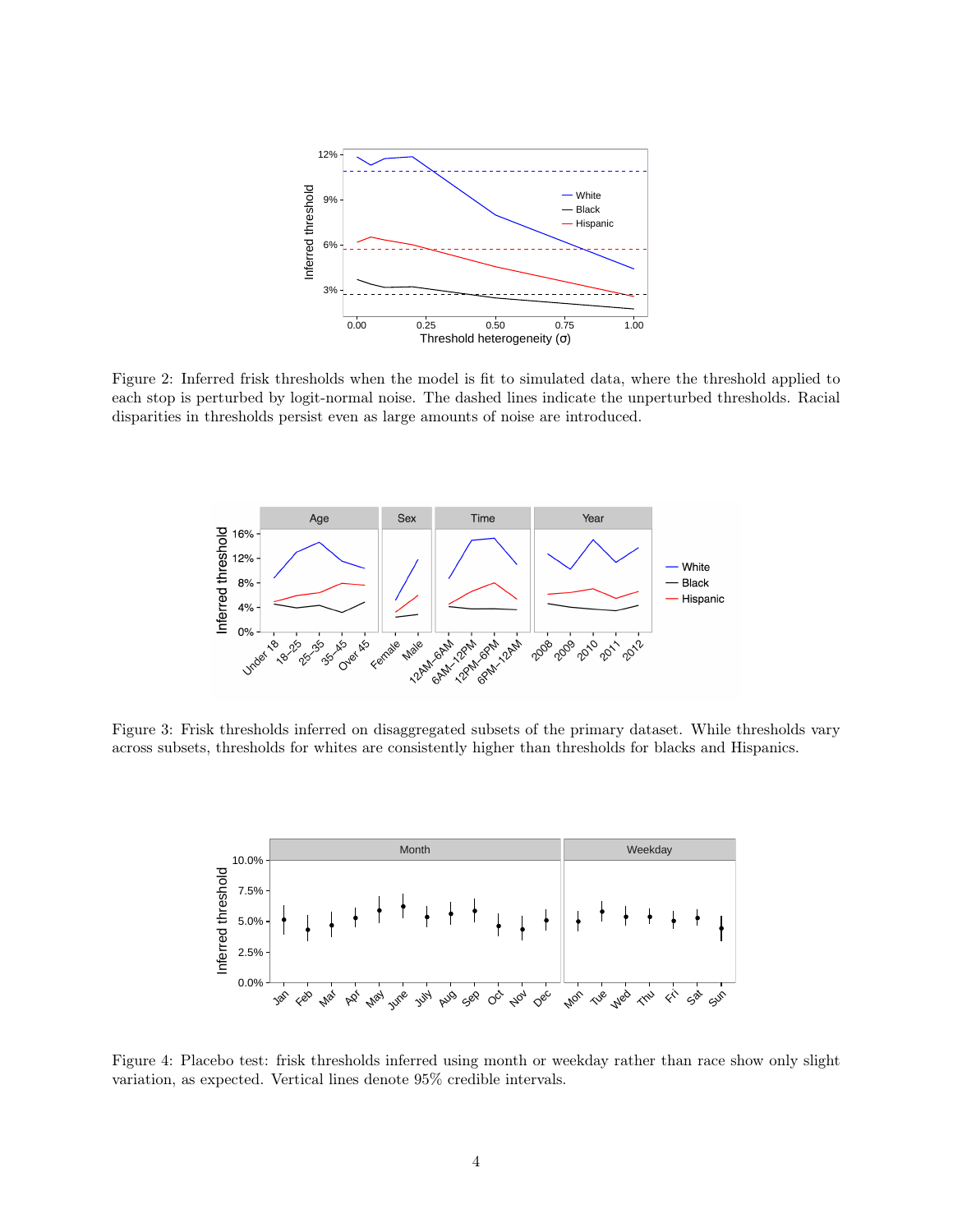

Figure 5: Posterior predictive checks for stop model. Each point represents one precinct-race pair. Points are sized by the population of each race in each precinct.



Figure 6: Inferred stop thresholds when the model is fit to simulated data, where the threshold applied to each stop is perturbed by logit-normal noise. The racial disparities in thresholds persist even as large amounts of noise are introduced.